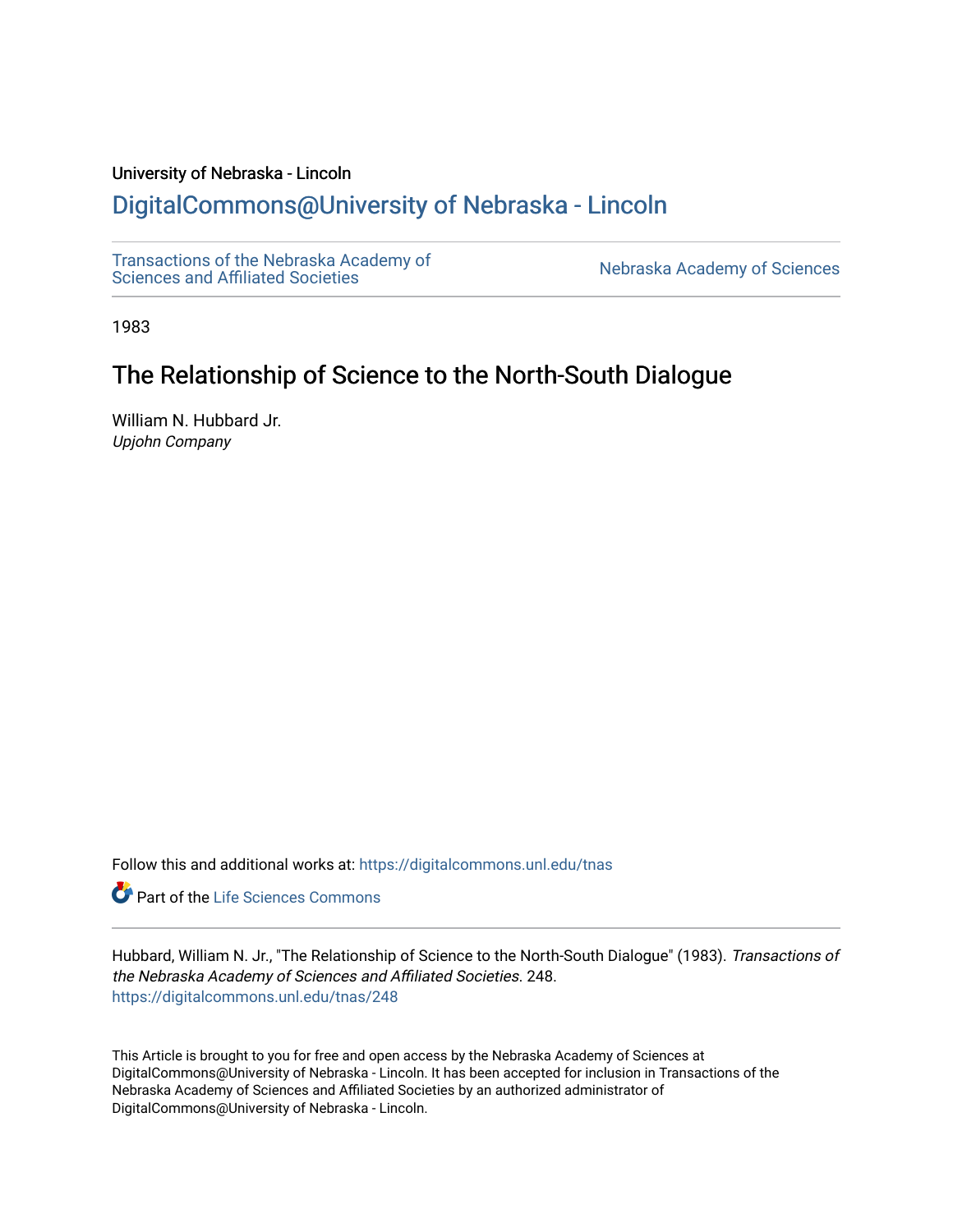# **THE RELATIONSHIP OF SCIENCE TO THE NORTH-SOUTH DIALOGUE**

### William N. Hubbard, Jr.

The Upjohn Company 7000 Portage Road Kalamazoo, Michigan 49001

The dialogue between the Northern and Southern hemis· pheres of this one Earth is concerned with the issue of human equity. It is the dialogue between those in the north who have an abundance of goods and services, with a generally improv· ing opportunity for self-fulfillment, as contrasted with those in the south who are deficient in even rudimentary goods and services and whose opportunity for self-fulfillment is not only smaller than their brothers' in the north but is probably diminishing.

The mind·numbing plight of the poorest of the poor in this world shall not be inventoried in any detail. The absolute quality of that poverty defies the very language used to de· scribe poverty as known in the United States. While there is valid concern with the quality of water drunk by humans in the Northern Hemisphere, it is a problem orders of magnitude removed from the grossly contaminated water available to more than one-half of the people of the Southern Hemisphere and responsible for most of the infant deaths associated with diarrhea.

Unemployment in urban centers of the Northern Hemis· phere is an appropriate concern, but the increasingly urbanized population of the Southern Hemisphere has unemployment rates that approach two·thirds of some cities' population and, if anything, are increasing rather than decreasing.

With only a few outstanding exceptions, the new coun· tries that have been created since World War II in the Southern Hemisphere have populations that are deeply disappointed with the outcome of political autonomy. Governments are overwhelmingly non·representative and authoritarian, cen· tralized in their decision making, and militaristic in their power base. The promise of free trade in an open market bringing inevitable benefits has proved cruelly elusive. The opportunity to participate in the benefits of a technology

that is ever more sophisticated and more nearly science based has evaded the developing countries as they have at· tempted to use it in their industrialization programs.

**In** the North-South dialogue, the majority of the people of the world seek a new economic era characterized by self· reliance and an equality of access to the productive resources of the world. The Northern Hemisphere, for its part, seeks to maintain the functional integrity of that system to which the Southern Hemisphere seeks access. Philanthropy that perpetu· ates dependency is unacceptable; and so is a set of responses that would give away established technology without pre· serving its source. Whether the tensions created by the terrify· ing difference between the "haves" and "have·nots" of this world will tolerate the constrained rate of change desired by the Northern Hemisphere is, at best, problematic and has a character of tragic drama, since the uncertainty transforms this dialogue into a discussion of the future of humanity.

### **THE NATURE OF SCIENCE**

The much more limited question of the relationship of science to the North-South dialogue has its relevance derived in the most general terms from the fact that science is part of human experience and, insofar as known, is one of those activities that uniquely defines mankind. But the practice of modern science falls outside of the realm of common, every· day experiences. Within the body of science itself, the realms of inquiry are so segregated by the demands of specialized knowledge and technical skill that coherence can be achieved only at the highest levels of aggregation. In these terms, however, science can be understood as a quantitative description of events that recur in a regular association over time. From these associative descriptions, causal inferences are hypothe· sized and offered as scientific explanations. These explanations are now increasingly derived from experimental conditions but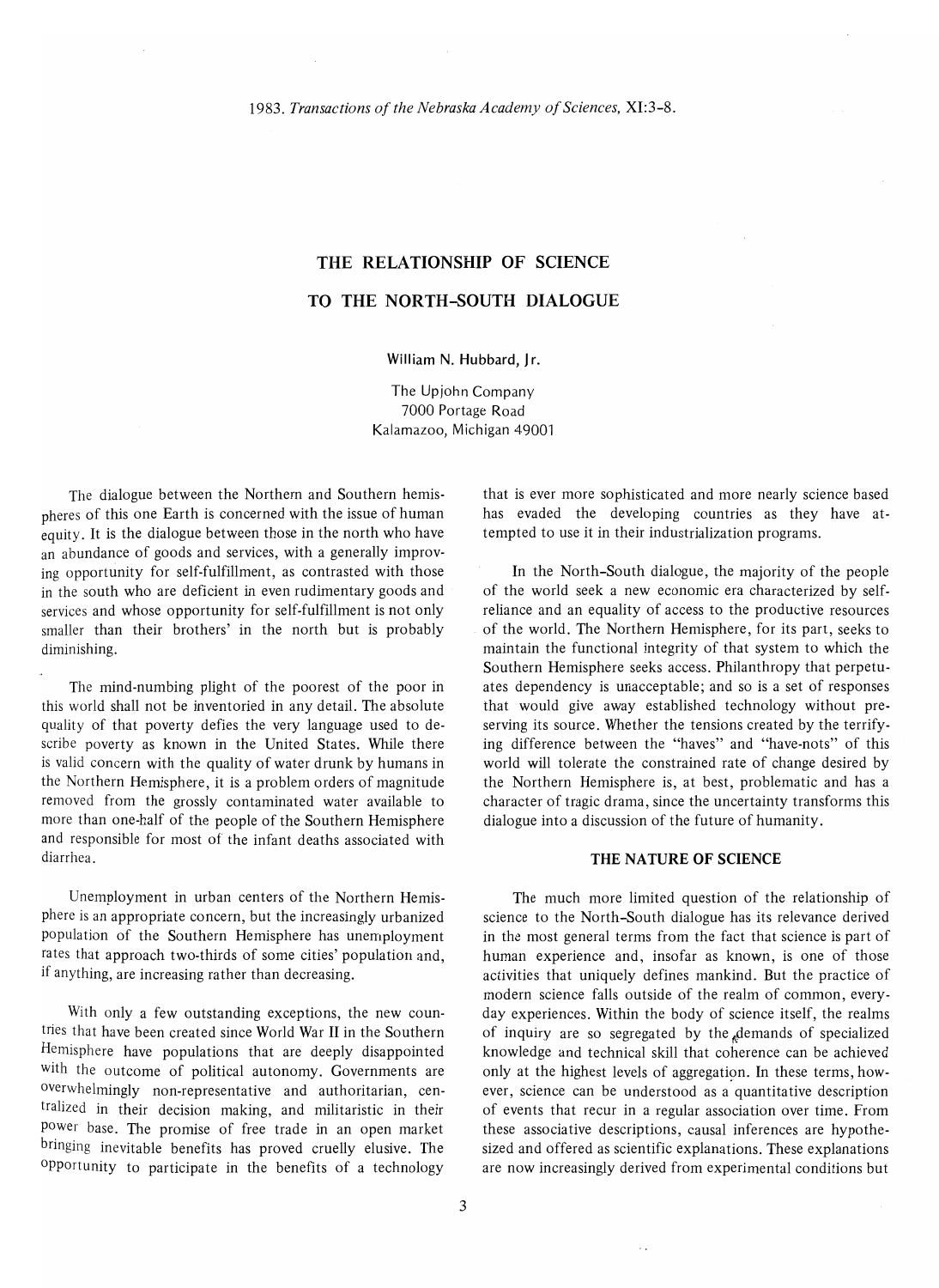are applicable in principle to spontaneous events. The inquiries of science arise from individual curiosity. As observations and the inferences derived from them create new understanding, the opportunities for inquiry are thereby expanded so that the direction of new research is selected by the new questions revealed through the most recent increase in understanding.

As science is creative, so it is unpredictable. The content of science in its pure form contributes to human understanding of the nature of material events. This is the inherent function of science, and it needs seek no other in order to justify its efforts. But, it is simply the case that scientific understanding has more than one function in human experience-that it is, indeed, pluripotent. Like the genetic pool that characterizes mankind itself, scientific understanding can have an enormous variety of expressions in response to the selecting influences of the cultural setting and the nature of the felt needs that influence alternative actions.

**In** science itself, the questions that are asked are disciplinary in orgin and are responsive in the first instance to issues of relevance within a discipline. There is no necessary relationship between the elemental function of increased understanding that characterizes science and the existence of other functions outside of the scientific disciplines. The utility of the applications of scientific understanding is a result of the application of knowledge to the satisfaction of a felt need, not the result of the progress of science itself.

### **THE NATURE OF TECHNOLOGY**

Technology may be described as the application of knowledge to meeting felt need. This definition comes perilously close to invoking the concepts of purpose and the existence of freedom in the choices made by humans. The religious concepts of predestination, the mechanistic theories of the behaviorists, and the probabilistic quality of explanations of scientific materialism all argue against the notion of either purpose or free will. Nevertheless, the variety of available expressions of the human genetic potential, coupled with the extraordinary rate of cultural evolution of the past 10,000 years, suggest that the order of certainty of predictability of choices in the human free-living state is so low that it has little utility in the everyday experience of a lifetime. It is probably true that the entire potential of this universe was fully represented at the time of the creative "big bang." Indeed, it is at the moment of the "big bang" that the arguments of human purpose come to their absolute intersection. At that point, the argument passes beyond the context of the present subject.

Nevertheless, these considerations are important since technology must be understood as highly circumstantial and responsive to the momentary conditions that surround a felt need. Therefore, it is an ephemeral expression, chosen at one moment and as only one of a multitude of possible applica tions of that moment's understanding. Because both understanding and felt need vary over time, technology varies as well. The term "appropriate technology" is redundant. It is useful, nevertheless, to emphasize that technology is not designed to be transferred from one time and one setting to another. It is only by chance that a technology in one place and time is suitable for another place and time. But, there is enough similarity in the human condition from time to time and from place to place so that there are common-felt need; that are met by common technologies.

Historically, technology drew first on everyday human experience and long antedated the development of science. Today, new technology is increasingly derived from the abstractions of science and is not only developed to meet perceived and felt needs but is also constrained to a manner that allows consumption through an economically effective demand. The relationship of a Steinmetz to the General Electric Company, a Tesla to the Westinghouse Company, a Paul Ehrlich to the Hoechst Company, and the "Bell Laboratories mode" of institutionalized interaction between science and industry exemplify the nature of modern scientific technology. The power of this modern technology is remarkable in part because of the tiny portion of the total body of science that it utilizes. As this body of scientific understanding increases and the institutional arrangements for the interaction of science and industry are maintained, there exists the potential of more satisfying technologic responses in the future than have been available thus far. But, in the Southern Hemisphere science itself is underdeveloped, and the institutional arrangements that link science to industry are frail and unreliable.

# **THE RELATIONSHIP OF SCIENCE TO THE NORTH-SOUTH DIALOGUE**

Science becomes relevant to the North-South dialogue because it is part of the entire human experience. Science is not unusual as a human endeavor and it has an evident evolutionary advantage primarily responsive to that human-felt need called "curiosity." It becomes remarkable because it can be utilized in response to so many other human-felt needs and because it is so openly flexible in its range of possible applications that the great variety of choices it provides invokes the concept of human purpose.

Among the most important aspects of science that give it relevance to the North-South dialogue is the beginning understanding of human nature itself. The biological science of "evolution through adaptive selection," the new science of molecular genetics, the increasingly quantitative social sciences, the vast array of behavioral sciences that reach from individuality to correlation with biochemistry and physiology, and that newcomer from the science of ethology that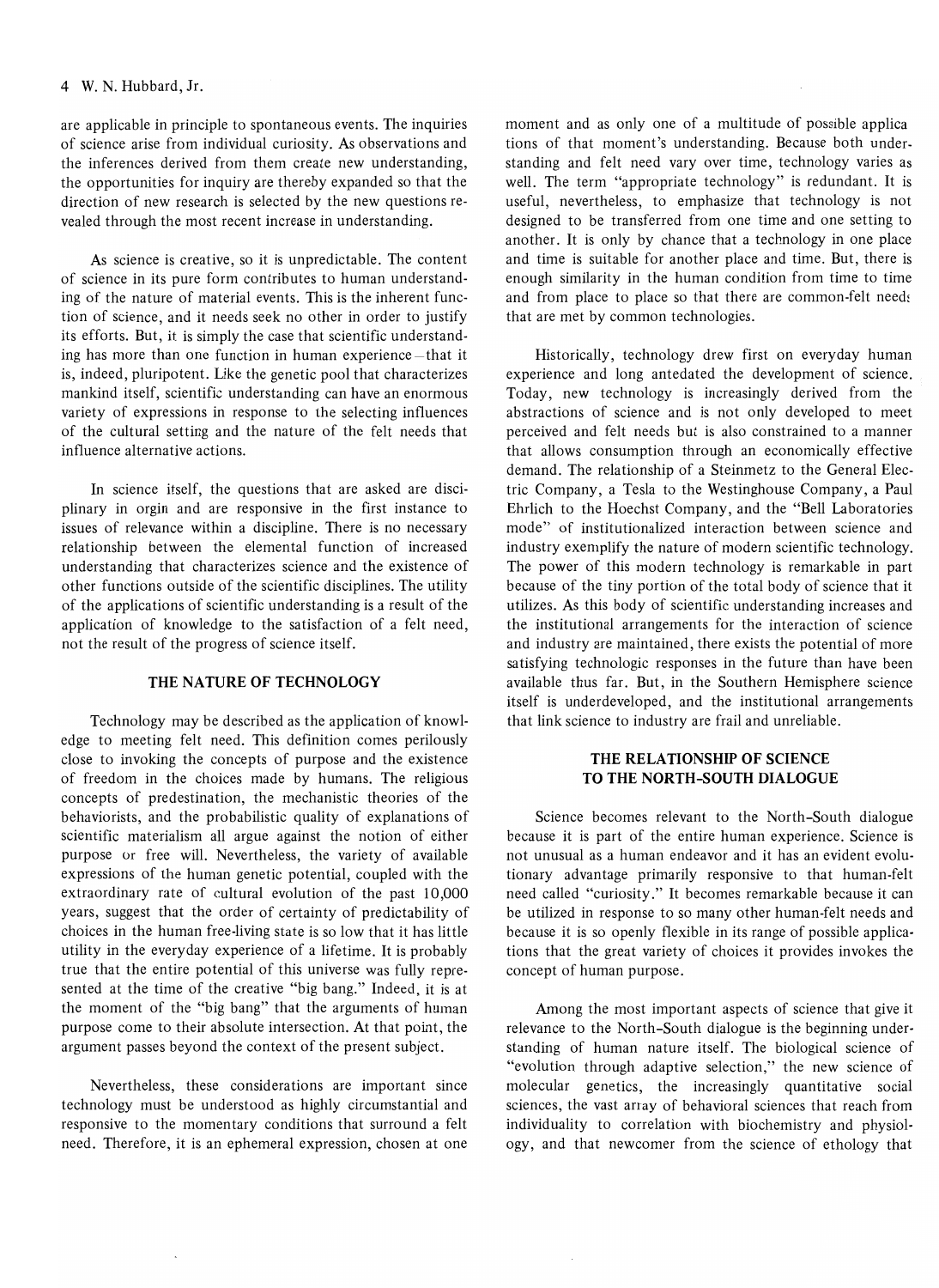calls itself "sociobiology" are all contributing to this beginning understanding. As North-South dialogue is undertaken, it will be important that conversations are illuminated by these insights from a scientific description of human nature. A few of them are:

*Altruism* is an essential component of the adaptive survival of the human species.

Mankind is a closed genetic pool, separated from all other species and existing with relatively minor variations wherever human populations are found. What is called "race" is such a minor variation on a theme.

This single genetic pool has within it a degree of variety that probably assures the uniqueness of each individual and provides many alternatives to the particular set of expressions of genetic potential today called "civilization." This potential is not a function of geography.

The culturally influenced expression of genetic potential that has characterized civilization for the last few thousand years is simply that: one short period, one single set among many possible sets of expression of human genetic potential. The capacity for variety and unutilized potential gives a rational basis for hope in the future adaptability of mankind.

In short, science is relevant to the North-South dialogue because, from the rigorous and critical perspective of scientific materialism, it restates the intuitive and religious affirmation that the brotherhood of man is real. As John Donne *(see*  Hillyer, 1941:331) expressed it so many years ago, this brotherhood is unavoidable. In a very different tone, science exclaims that the bell rings for us.

# THE NATURE OF THE PARTICIPATION OF SCIENCE IN THE NORTH-SOUTH DIALOGUE

Science participates in an interactive system that, through the industrialization of technology, results in the availability and consumption of wanted goods and services. It is the effectiveness of this system that characterizes the basis of the advantages of the Northern Hemisphere. This system is the means by which scientific understanding provides the feasibility of technology, and the felt needs of the consumer are the motivating initiative for the system.

Although science does not have any necessary concern with the possible utility of its understanding, it cannot be blind to the fact that this understanding has wide application outside of the field of science. Actually, the very basis of societal support of science is the perceived contribution that applications of science make to the improvement of the human condition. In recent times assertions of the intrinsic value of science and assertions of lack of responsibility of science for applied utility have partially alienated the scientific establishment from those responsible for resource allocation. Historically, this is a more accustomed state than the unusual period of 20 years after World War II when science was provided with more support than it could decently assimilate. Nevertheless, public confidence in science remains high. Despite its self-indulgent elements, science is highly valued because it can make hoped-for improvements in the human condition feasible.

The large and complex system that uses scientific understanding in the industrialization of technology and disseminates the output to meet the felt needs of the ultimate con~ sumer suffers from the entropy of all closed systems. It is scientific understanding in its ever-enlarging magnitude that uniquely maintains the system as an open one. This contribution of science is a form of negentropy and allows the system to overcome the limitations to its growth needs and its functional integrity. These limitations that are inherent would be destructive if the system could not trap the energetic input of increased scientific understanding. Without this input of science, those forms of entropy described by Karl Marx (Marx and Engels, 1848) and repeated by the Club of Rome (Meadows et aI., 1972) would probably, in fact, destroy the effectiveness of this existing system in meeting the felt needs of humans for goods and services.

From the great variety of applications that can be made from scientific understanding, it is necessary in our time that the discipline of scientific materialism be utilized to influence the choice of those alternatives of technology that will allow for the survival of the human species and the fulfillment of the human genetic potential. The Luddite view, that technologic innovation should be suppressed, is an expression of hopelessness and arrogance; hopelessness, in that variety and change are looked upon as threats; arrogance, in that the current meager expression of the fulfillment of human genetic potential is presumed to be so gratifying that it should be preserved. The Luddite view is also a futility, since, from the time of the origin of this universe to the present, and probably for whatever may constitute the future, the most reliable observation is that things change.

# THE AGE OF INFORMATION

It is not clear that humans are adapted through evolution to this new problem of choice based on scientific understanding. Adaptive selection of choices, now and in the future, will have to include large bodies of information that are stored externally. Until the present generation, the data base that mankind has relied upon in selecting responses of adaptation has been predominantly outside the realm of consciousness in the stored information of DNA. A much smaller data base,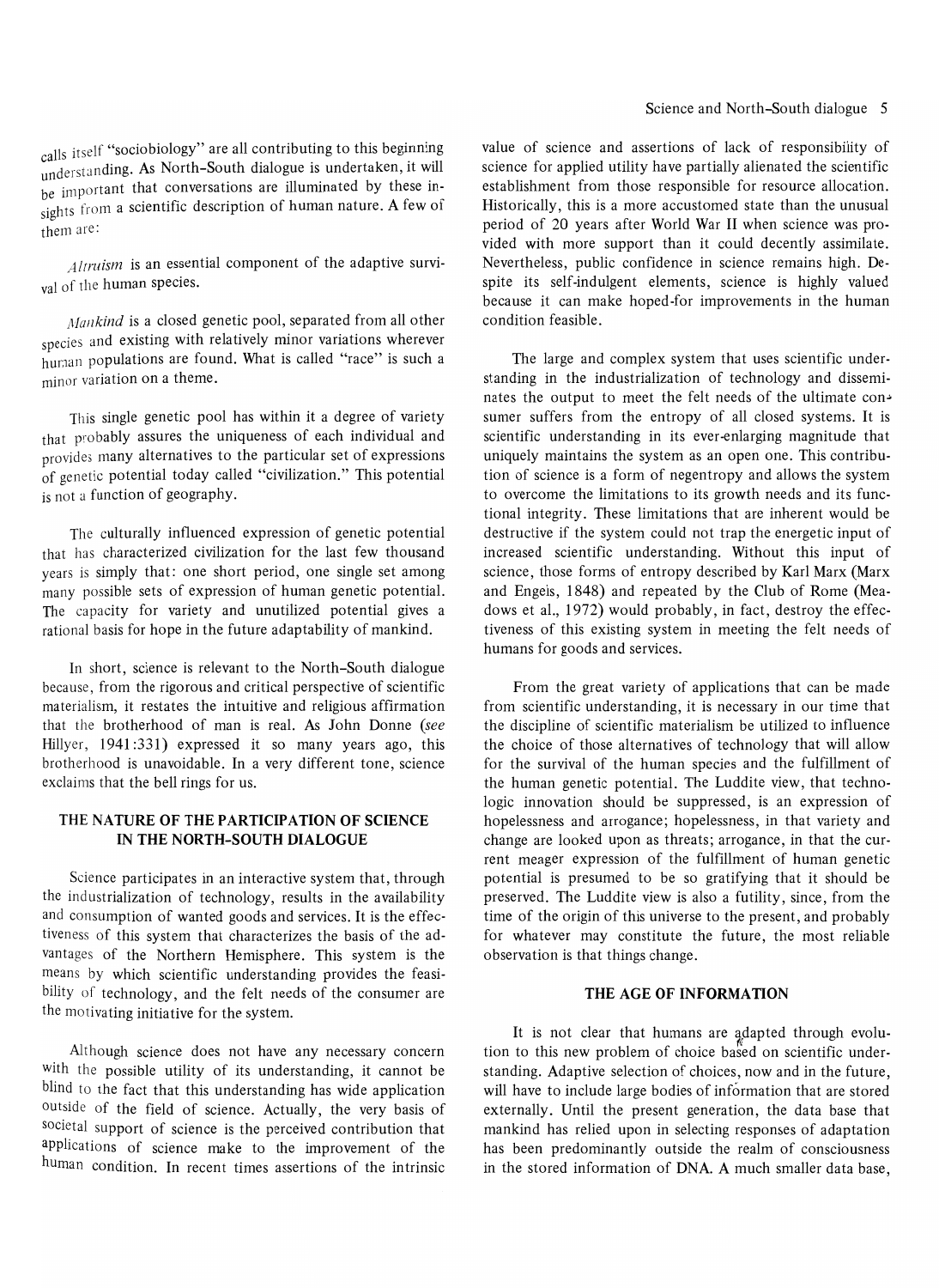#### 6 W. N. Hubbard, Jr.

made up by the conscious recall of experience of the individual, influenced the selection of alternative actions within the wide limits of genetic capability.

In this and succeeding generations, humans will have access to data relevant to the human condition in larger amounts external to the genetic pool and to common experience than will exist internally. More importantly, the access to and control of consciousness of this external information is very much less well managed than is the traditional data base. Inundation with information from the mass media is reminiscent of the rushing, fetid output of a *cloaca maxima* rather than the refined and selective management of information flow that characterizes the human consciousness. At present, redundancy and overload, along with misleading context and volumes of sheer erroneous data, characterize the ambient information flow. This, too, is a characteristic of the Northern Hemisphere. Only here has this remarkable misuse of external data been achieved. In the Southern Hemisphere, the unavailability of the technology of information transfer creates an absolute deprivation of common access to current information.

One of the very most important opportunities that presents itself in the North-South dialogue is to make the data transfer systems that must be developed in the Southern Hemisphere more responsive to the fulfillment of those felt needs that are related to the survival of the species and less to the goals of titillation and selfishness. Radios, the printed word, the use of broad-band technology, and the economies of satellite transmission have yet to be available universally in the Southern Hemisphere. Hopefully, the system of incentives and rewards that can be developed will avoid the gross environmental pollution that passes for information transfer today in the Northern Hemisphere.

#### SCIENCE-BASED TECHNOLOGY AS THE FOUNDATION OF INDUSTRIAL DEVELOPMENT

The utilization of scientific understanding in the development of technology that responds to a felt need is only the very beginning of the process that allows the goods and services produced by this technology to reach the ultimate consumer. This latter process has been described as the dissemination of innovation. It is a field where scientific analysis is in its infancy. In the most general terms, dissemination of innovation is the process by which novel information and technology are initiators of a behavior change that includes their utilization. The system rests at one extreme on scientific understanding and on the other extreme on rewards to the supplier from the benefited consumer. This availability of incentives and rewards to the supplier component of the system provides resources required by the body of science as well as all the other necessary components of that system. In general, the capacity of the ultimate consumer to acquire and share benefits

is described as an economically effective demand. It is the transfer of value from the user to the supplier.

The cost of research and development, as well as the cost of all the other components of the system, is great indeed. Whether the system of value exchange is barter, a centrally planned economy, or some variety of the free-market system, the end user still must be able in some way to pay the whole cost of the value received in order that the system itself can be sustained.

#### HOW IS SCIENCE COMMERCIALIZED?

The details of the process of industrialization and commercialization of scientific understanding are only very partially understood. It would appear that the rate of return on investment in research and development has decreased in the past decade where it can be measured over this time. On the other hand, it is also obvious that the exports from the United States of greatest value are those that are derived from the handful of industries that are based on high technology derived from their own research and development.

In considering the commercialization of science it is important at the outset to understand that there is no known utility for most of scientific understanding. Furthermore, it is not possible to direct, any more than it is possible to predict, the course of scientific research. It is, therefore, impossible to describe any meaningful relationship between the volume of scientific research undertaken, the amount of incremental understanding achieved, and the quantity of new technology that flows from this effort that will be commercially viable. In short, there is no generally acceptable calculus that can quantify the obvious relationship between scientific understanding and commercially successful technology.

Most of the efforts made by small or large businesses to utilize scientific knowledge in producing a new and utilizable technology fail utterly. Files of every patent office in the world stand as mute records of this high probability of failure. For every patent filed, there is an unknown but very large number of efforts that also consumed great amounts of time and were characterized by brilliant imaginings that proved to be so nearly useless that even filing a patent application was not considered justified. Since those outside of the system tha1 actually develops technologies see only the successes, it is sometimes hard to provide an appreciation of the background of common failures against which these uncommon successes are contrasted.

The cost of demonstrating technologic feasibility from scientific understanding is great, but nevertheless a very small part of the total cost of providing general availability of the goods and services derived from that technology. The supporl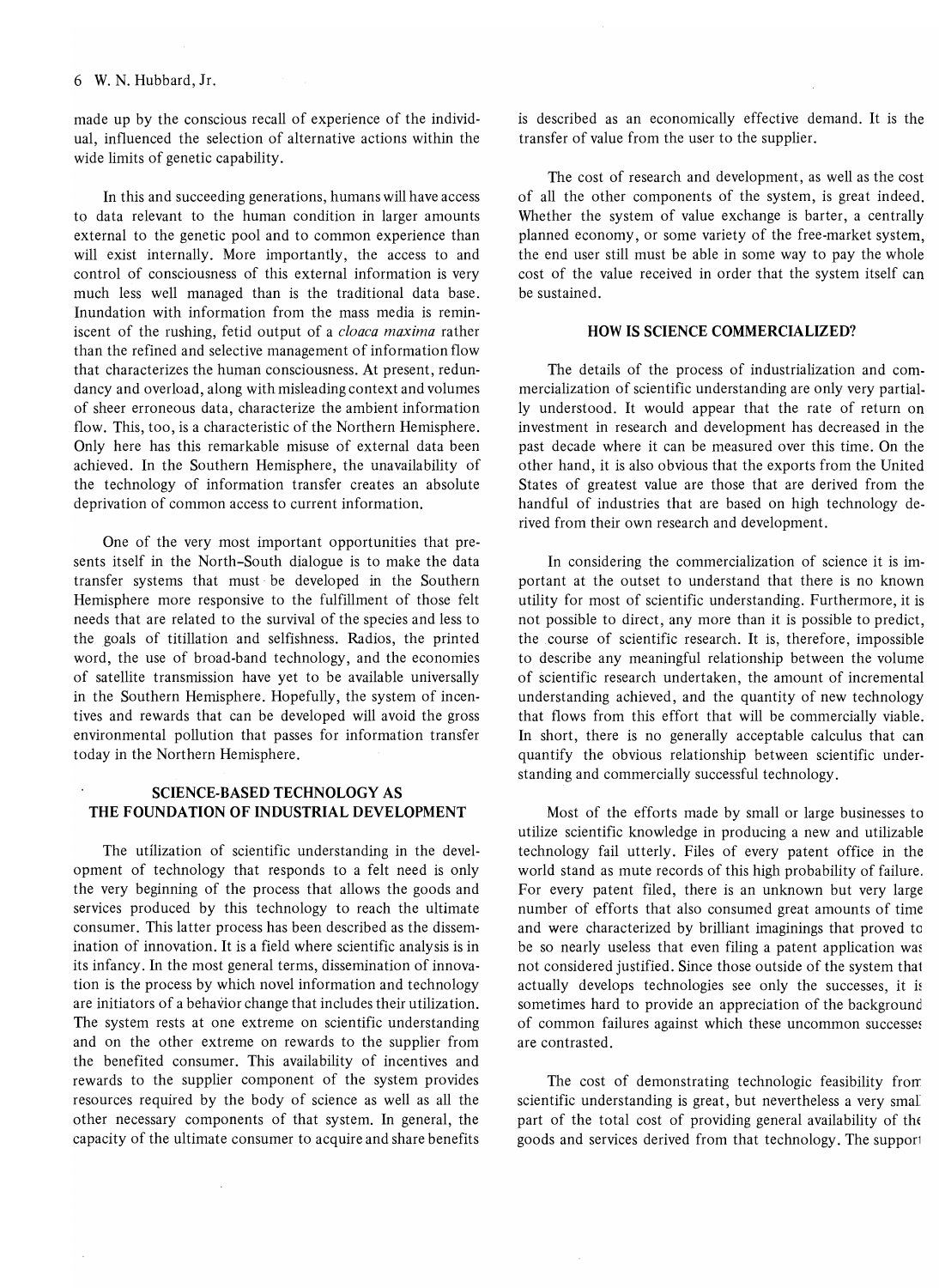f all of science that leads to and the support of all of the ~fforts that prove the feasibility of a technology probably represent considerably less than 10% of the cost of making that technology generally available. Moving the technology from laboratory scale to pilot plant and then to production scale is the beginning of the incremental expenditure. The provision of fixed-capital expenditures for building and equipment is a new order of expenditure. The demands for working capital to fill the pipeline from raw materials to finished inventories and to provide for receivables depends on the degree of utilization for its actual size but may exceed all prior expenditures. The ongoing cost of marketing and distribution so that the goods and services are conveniently available to the final consumer is itself a major expenditure. More recently, governmental regulations have been the most rapidly growing cost segment of this entire process.

The operation of science- and technology-based industrial systems shall not be elaborated. What is important to understand in the context of the North-South dialogue is that the system uniquely exists in the developed countries, and it is that system to which the less-developed world wishes full and equal access.

In the United States there are five scientists and engineers in industry for every two in academia and government combined. It is the presence of these scientists and engineers in industry that makes it possible for scientific knowledge to be translated into a utilizable technology. This pattern in the United States is similar to the one in Germany and in Japan. In less-developed countries, however, the numbers of scientists and engineers in the private sector are very nearly negligible. Indeed, the relationship of science and technology to the private sector is so weak in most less-developed countries that it constitutes one of the major impediments to the transfer of current technology, much less the development of self-reliance in technology.

The present system in the developed countries requires that a successful group of currently marketed products be available to support ongoing research and development. **Fur**thermore, a steady flow of new products is necessary in order to maintain the system in being. Research and development is therefore highly concentrated in a very few industries in the United States, as in all developed countries. It is not correct *to* imagine that all American industries are busily engaged in scientific research. Long-term strategic research and development analogous to the basic research of science is decreasing in the United States' industrial sector. Nevertheless, the absolute amount of basic research carried on within industrial laboratories is significant. **In** dollar terms, it approximates the entire budget of the National Science Foundation. Therefore, When it is suggested that basic research in industry is decreasing, it is a major portion of the national capacity for basic research that is at risk.

**In** the industrial sector in the United States, the decreasing productivity and decreasing capital formation that characterize industrial trends threaten the foundations of support for research. The managerial decision to allocate funds for research and development in industry has the characteristics of a capital investment. That is to say, it is a current investment for returns that will be realized years later. **In** the case of the pharmaceutical industry, that is frequently 10 to 20 years later. **In** order to make such a decision, the rate of return on funds invested in research and development needs to be greater than the cost of acquiring those funds. Obviously, inflation and rising interest rates make this condition more and more difficult to meet. Furthermore, the rate of return on research investment must be enough to pay back the expenditure in" a defined time so that when the life span of one product is finished funds are available for investment in a new product. The eroding margins of profit of industry in the United States, and the increasing use of debt by American business, is placing great pressures on the decisions of management to limit allocations to research and development.

These few remarks about the nature of industrialized scientific applications are made not so much to describe the process with any degree of completeness, but to point out that it is by no means assured of continuing success. It is, in fact, a very fragile arrangement that is already showing threatening signs of dysfunction. The support of the vitality of the research-based industries of the United States has now been elevated to the level of national policy, and in the President's Office of Science and Technology there is a large ongoing study intended to illuminate policy options that can improve the likelihood of the survival of what has been a most powerful and successful enterprise.

## **SURROGATES FOR THE MARKET FOR SCIENCE-BASED TECHNOLOGY**

Because of the very long time it takes for scientists to be trained and the even longer time that it takes for the institutions that support the practice of science to evolve, it is a certainty that for a long time-at least a few decades-the United States, along with the other developed countries, will continue as the major sources of new scientific understanding. Because of the complexity and uncertainties of the system of industrialization of scientifically based technology, the practice of science in its application to technology will also remain predominantly in the United States and in the developed countries for a long time to come. What is different, in an almost revolutionary sense, is that the potential markets described by the unmet needs of the Southern Hemisphere are essential to the continuing vitality of the science-based industry of the Northern Hemisphere.

Long term, the less-developed countries seek to iterate

 $\sim$ 

 $\sim$